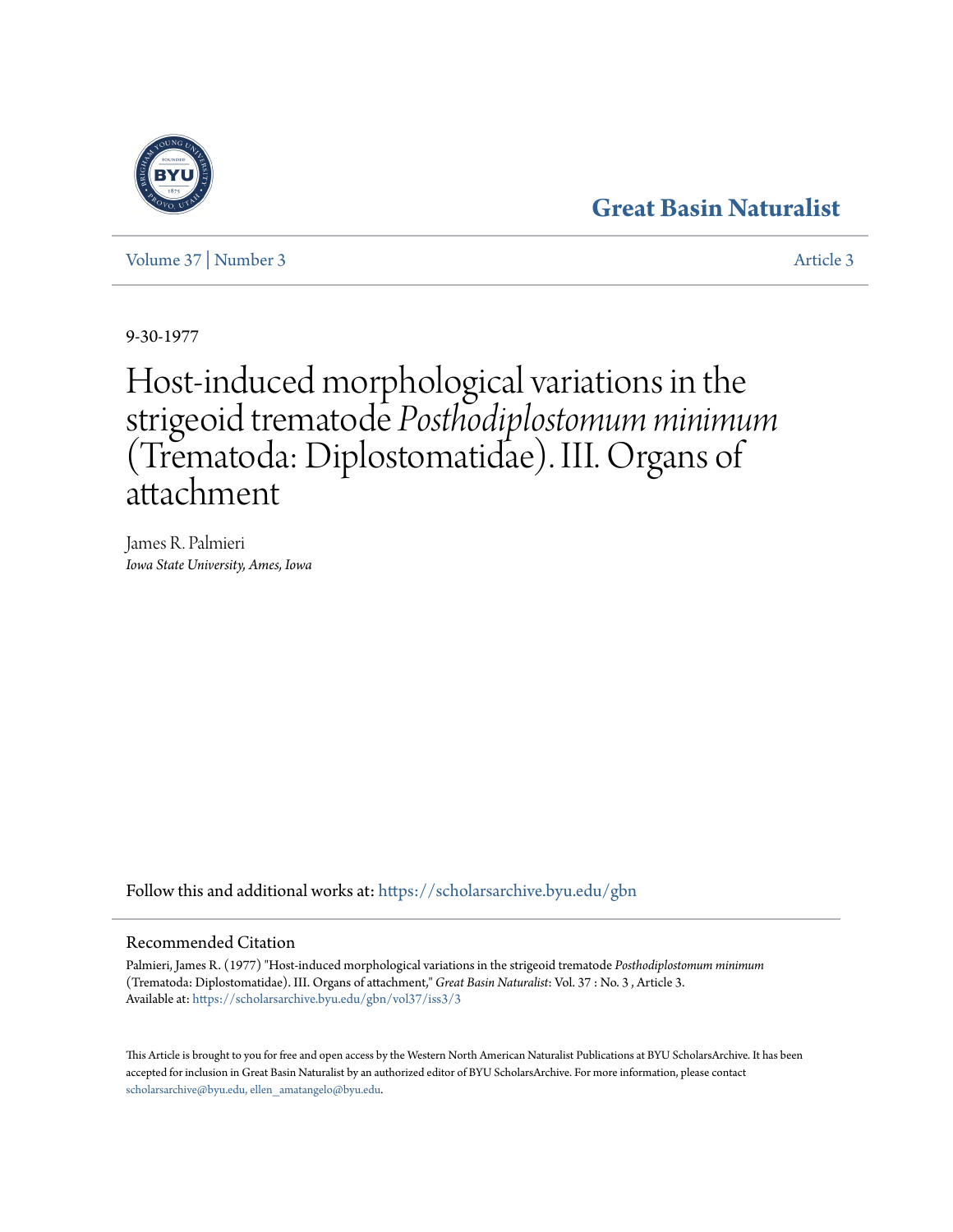## HOST-INDUCED MORPHOLOGICAL VARIATIONS IN THE STRIGEOID TREMATODE POSTHODIPLOSTOMUM MINIMUM (TREMATODA: DIPLOSTOMATIDAE). III. ORGANS OF ATTACHMENT

#### James R. Palmieri'

Abstract.— A variety of amphibian, reptilian, avian, and mammalian hosts were used in experimental devel opment of Posthodiplostomum minimum. As a result of this study much host-induced morphological variation was noted in several organs of attachment. Variations in the oral sucker ranged from a well-developed muscular organ to a weakly developed oral slit. Acetabular development ranged from well-developed to reduced forms lacking apical musculature, tegumental spines, and sensory structures. The holdfast organ showed marked reduction in most poikilothermic hosts.

Members of the family Diplostomatidae Poirier, 1886, constitute a group of trematodes characterized by a distinct flat or spoon-shaped forebody containing an oral sucker, acetabulum, and bulbous tribocytic or holdfast organ. Throughout the literature, when investigators describe strigeoid trematodes, measurements of the oral sucker, ace tabulum, and holdfast organ are characteristically given. Little emphasis has been placed on the effects of the definitive host upon the development of these organs.

A variety of amphibian, reptilian, avian, and mammalian hosts were experimentally employed in the development of adult Post odiplostomum minimum, a strigeoid trematode characteristically found in a variety of piscivorous avian hosts (Palmieri 1975). As a result of these experimental studies, great variations in the size, shape, and complexity of the oral sucker, acetabulum, and holdfast organ were recorded and are subsequently described in this paper.

#### MATERIAL AND METHODS

The experimental hosts employed and the techniques used in experimental infections of P. minimum to these hosts, as well as specimen preparation for examination by scanning electron microscopy, are explained in detail in part II of this study.

#### Results and Discussion

Oral sucker.— Five variables were ana lyzed for the oral sucker of P. minimum. (length, width, cross sectional area, ratio of length to width, and ratio of oral sucker acetabulum cross sectional areas) and are listed - in Table 1. Various morphological modifications of the oral sucker are compared according to hosts (Fig. 1-6).

Of all the morphological features of the adult worm examined during this in vestigation, the oral sucker shows the greatest amount of morphological variation.

In ecologically normal definitive hosts (piscivorous birds), as well as mammalian hosts, the oral sucker is well developed, muscular, and situated in the anteromost portion of the forebody (Figs. 5-8, 14). In certain avian and mammalian hosts, however, it appears to lie below the surface of the anterior end of the forebody (Figs. 3-4, 9-11, 15). In such instances, the cavity of the oral sucker appears collapsed, although the musculature retains its identity. In amphibian and reptilian definitive hosts, an oral sucker appears to be lacking or may be so markedly reduced that only an oral slit appears (Figs. 1-2, 11-13). In cases where the oral slit is present, it does lead into the pharynx. In other than avian hosts, it is not atypical to find some specimens with well-

Department of Zoology, Iowa State University, Ames, Iowa 50010. Present address: Institute for Medical Research, Pahang Road, Kuala Lumpur, 02-14-Malaysia. UCICMR.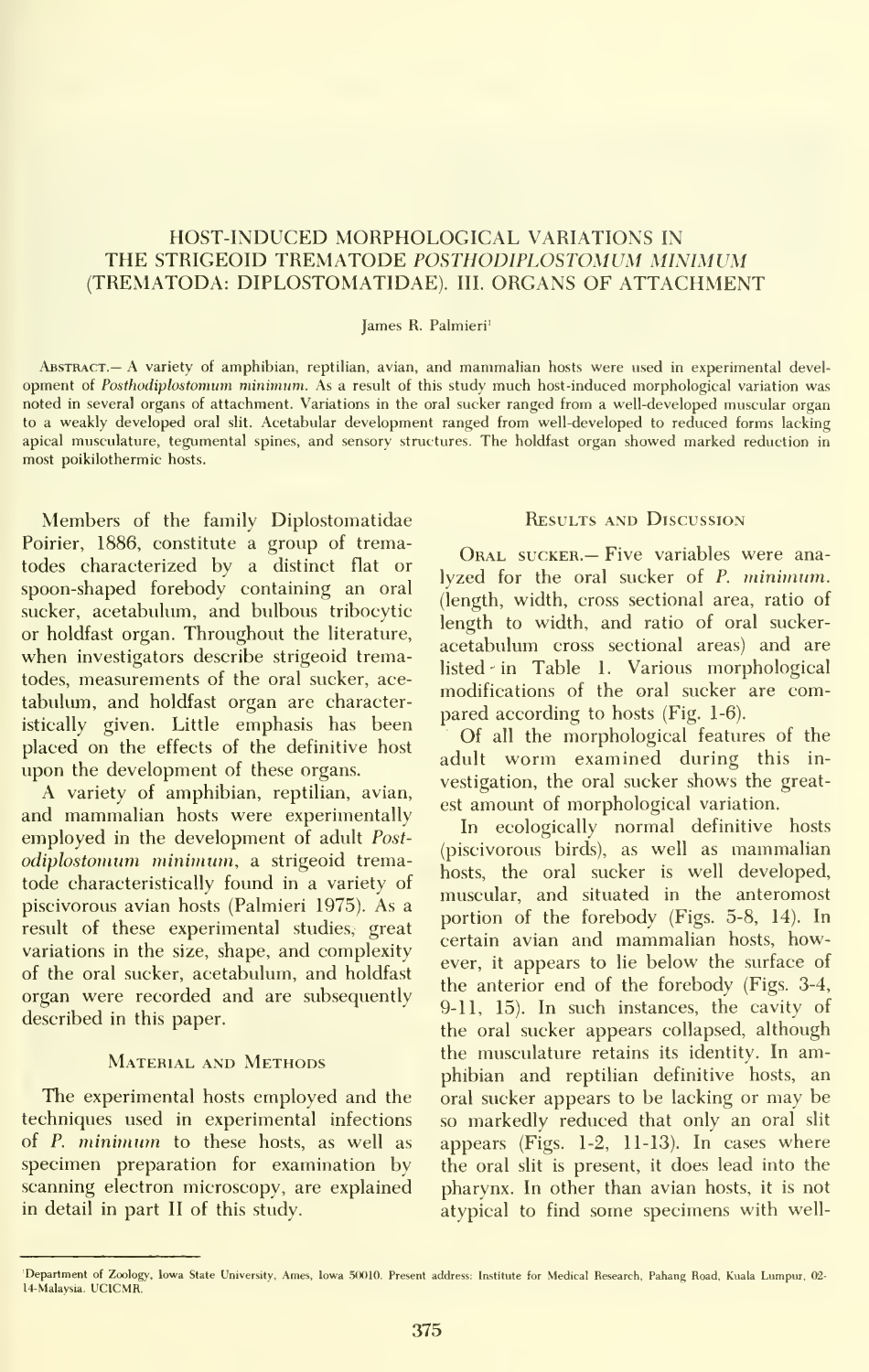

Figs. 1-6. Morphological variations of the oral sucker of adult P. minimum from vertebrate hosts. All specimens 72 hours old. Scale: I inch = .030 mm 1. Host: Bufo americanus, note presence of an oral slit: 2, Host: Rana pipiens, note presence of an oral slit; 3-4, Host: *Iguana iguana*, note the infolding of the oral sucker; 5, Host: Co-<br>lemba livia, note the well-developed oral sucker; 6, Host. *Felis catus*, note the well-developed oral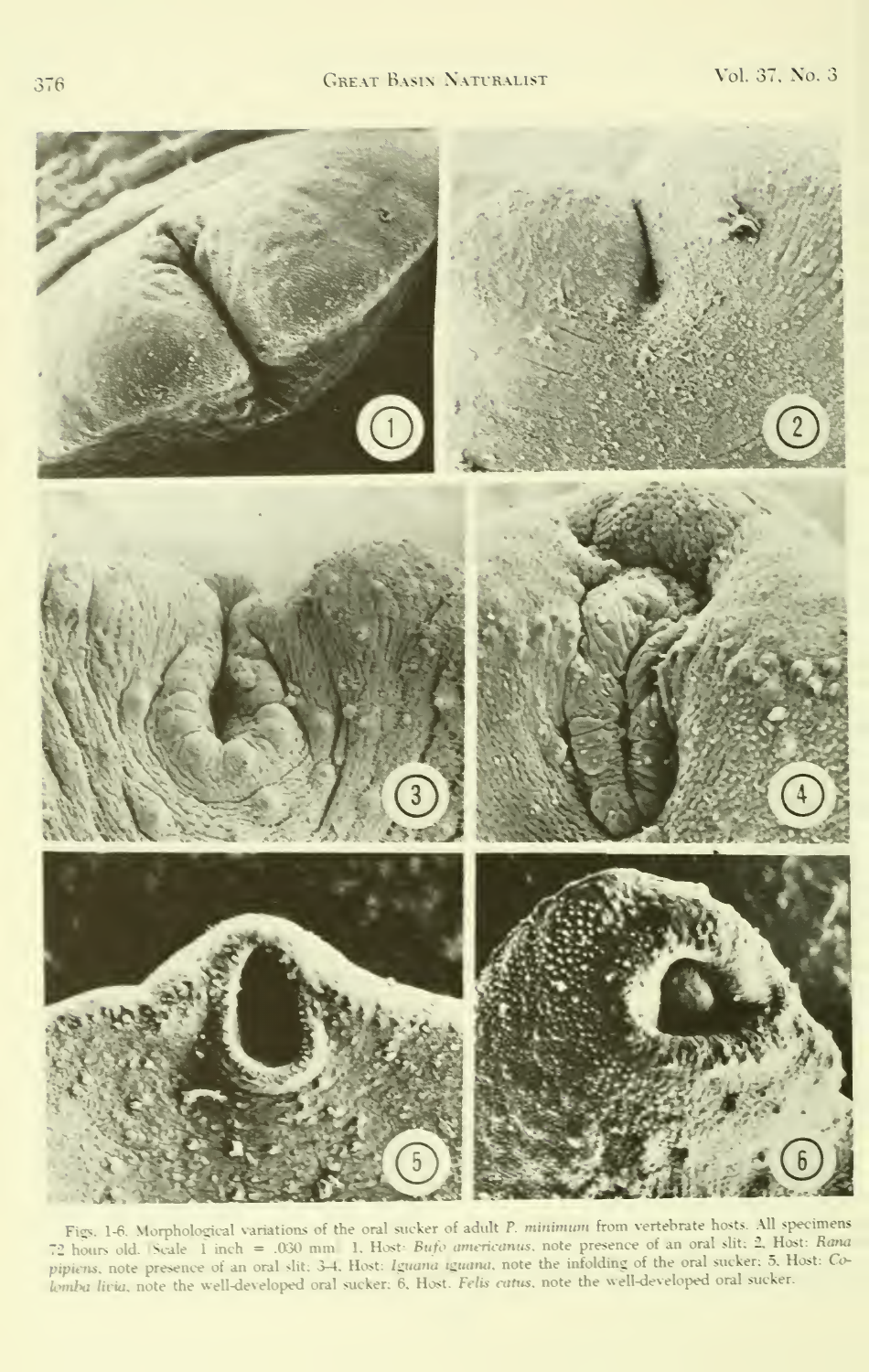developed oral suckers and others with oral slits, even among worms recovered from a single definitive host.

ACETABULUM.— Six variables were analyzed in studying the acetabulum (length, width, cross sectional area, ratio of the length to width, acetabular index, ratio of the acetabulum length to the body length, and the acetabulum width to the body width). Length and width were measured along the major axes of the body.

An analysis of the above data appears in Table 2. Morphological variations of the acetabulum are illustrated in Figures 16-21.

Throughout the four classes of definitive hosts experimentally used for development of adult P. minimum, complexity in struc ture and overall size of the acetabulum vary greatly depending on the group of definitive host used. Within some hosts (especially avian) the acetabulum is large, consisting of a full base well endowed with tegumental spines and an expanded muscular surface re gion covered with two rows of presumed sensory structures. Two views of the ace-

tabulum recovered from the avian host Larus argentatus clearly show the above structures (Figs. 18-19). In other hosts, the acetabulum is reduced in size (Fig. 21) and neither the base nor the apical region are fully developed (Figs. 17-25). In one speci men of P. minimum recovered from a frog (Rana pipiens) (Fig. 16), the base of the acetabulum is not distinguishable, and there is no evidence of apical musculature, well developed tegumental spination, or sensory structures. In a few abnormally developed worms recovered from Amhystoma tigri num, the acetabulum has apparently degenerated to a point where it is no longer present.

HOLDFAST OR TRIBOCYTIC ORGAN.- Four variables (length, width, cross sectional area, and ratio of length to width) were analyzed in studying the holdfast organ of P. min imum. An evaluation of the above data is presented in Table 3. Structure of the holdfast organ is shown on Figures 22-27.

The holdfast or tribocytic organ of P. minimum occupies a large portion of the

| Variable                                                                        | Mean of<br>Combined<br><b>Host Class</b> | Standard  | <b>Means</b> |           |       |          |
|---------------------------------------------------------------------------------|------------------------------------------|-----------|--------------|-----------|-------|----------|
|                                                                                 |                                          | Deviation | Amphibian    | Reptilian | Aves  | Mammalia |
| Oral Sucker<br>Length<br>(OSL)                                                  | 0.033                                    | 0.010     | 0.029        | 0.049     | 0.038 | 0.036    |
| Oral Sucker<br>Width<br>(OSW)                                                   | 0.028                                    | 0.009     | 0.026        | 0.025     | 0.031 | 0.029    |
| Cross-sectional<br>Area of Oral<br>Sucker<br>(AOSLYOSW)                         | 0.001                                    | 0.001     | 0.001        | 0.001     | 0.001 | 0.001    |
| Ratio of Oral<br>Sucker Length<br>to Width<br>(ROSLOSW)                         | 1.109                                    | 0.393     | 1.045        | 0.946     | 1.232 | 1.244    |
| Ratio of Oral<br>Sucker to Ace-<br>tabulum Cross-<br>sectional Area<br>(ROSXXA) | 0.524                                    | 1.552     | 0.684        | 0.388     | 0.429 | 0.371    |

TABLE 1. Statistical analysis of oral sucker measurements of P. Minimum from experimental definitive hosts.<sup>®</sup>

"All measurements in mm.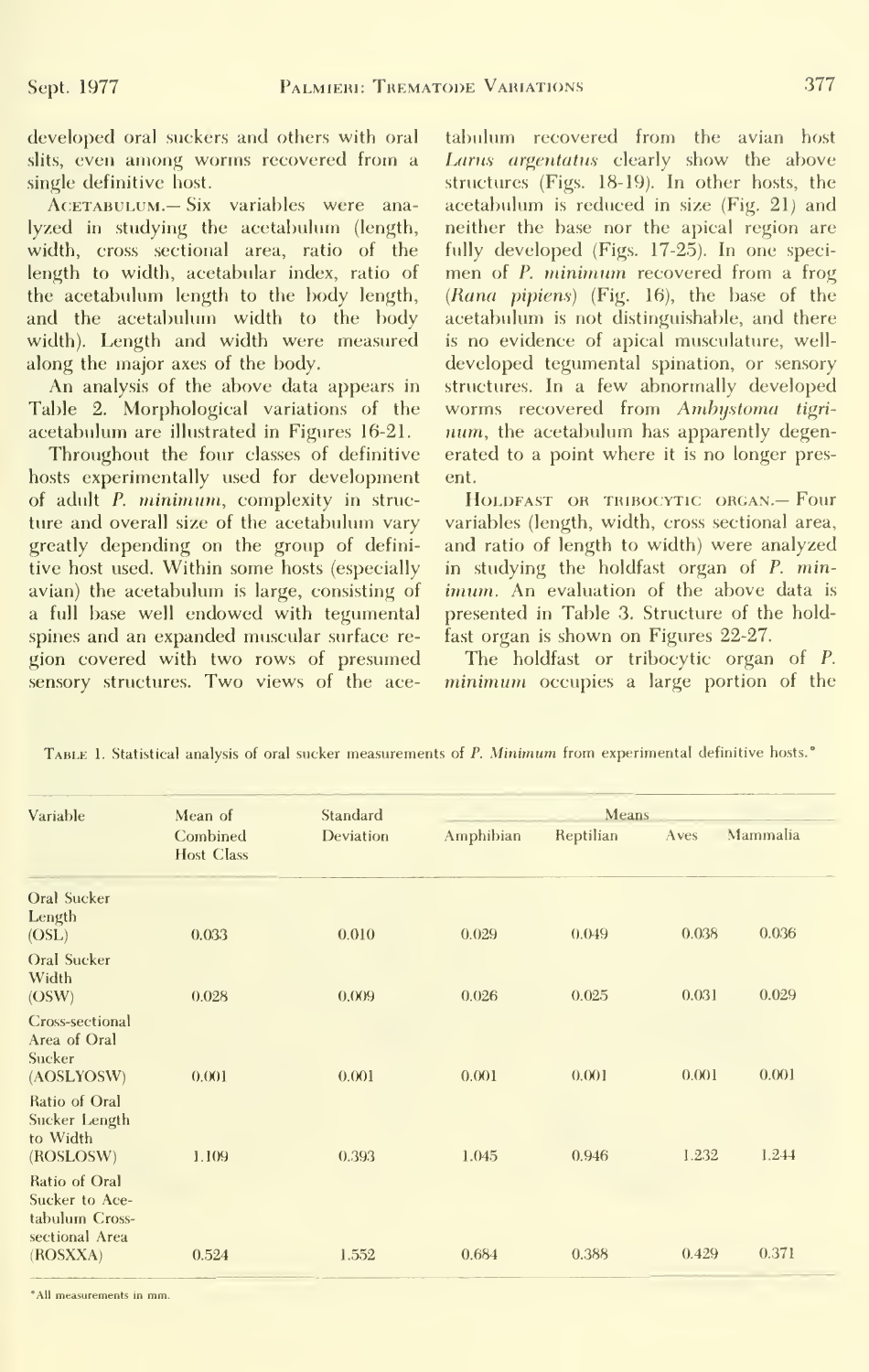posterior region of the forebody. Although its size is consistent in specimens recovered from most vertebrate hosts, it is somewhat reduced in amphibian and reptilian hosts. The relative constancy in size of the hold-

fast organ in worms from all vertebrate hosts make variations in the shape of this structure difficult to ascertain. Furthermore, the shape of the holdfast is probably affect ed by the underlying musculature.



Figs. 7-12. Morphological variations of the oral sucker depicting the normally developed oral sucker and its re duction to an oral slit.

Figs. 13-15. Morphological variations of the oral sucker, vitelline gland, and testes.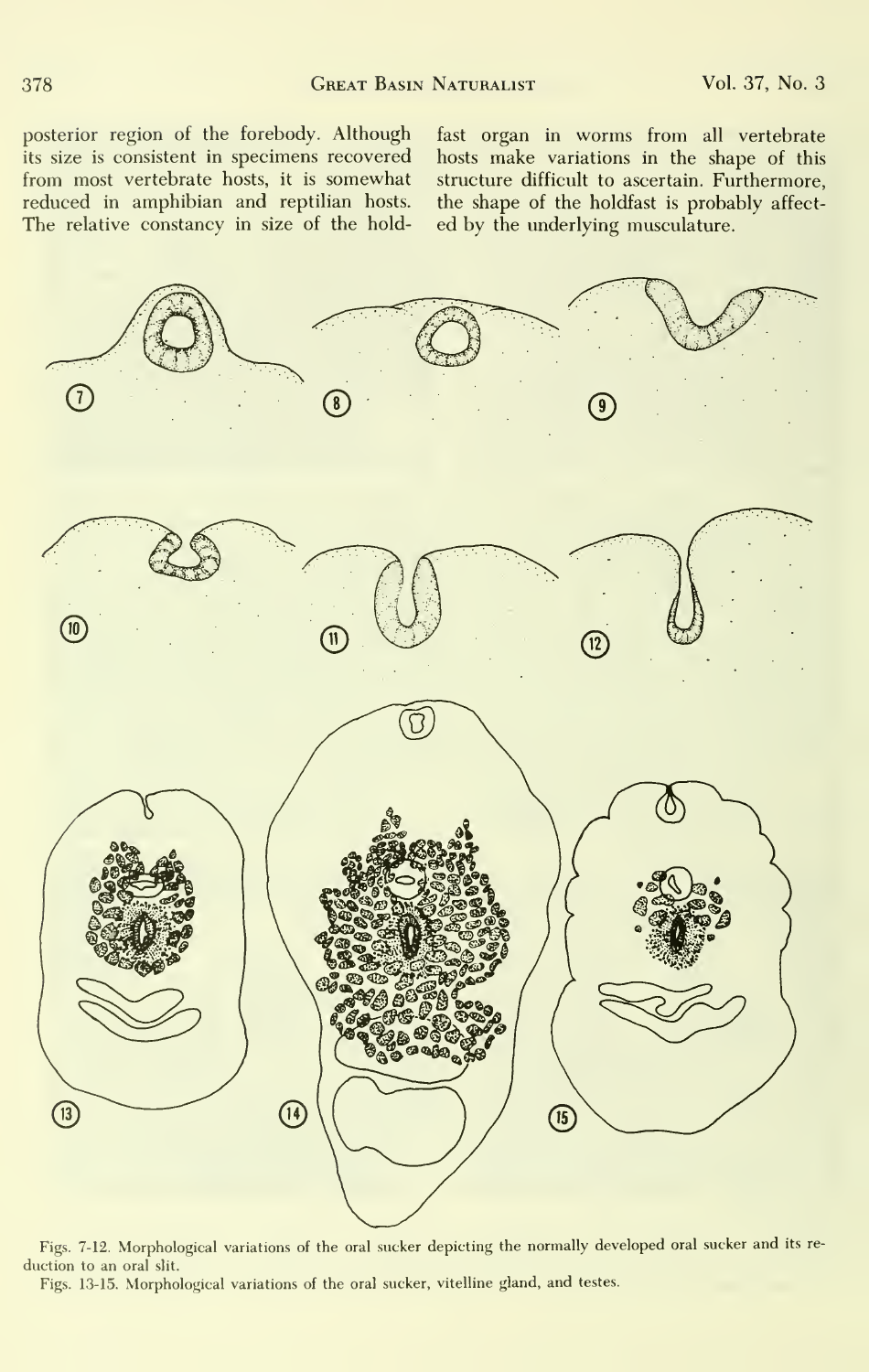

Figs. 16-21. Morphological variations of the acetabulum of adult P. minimum recovered from vertebrate hosts. All specimens 72 hours old. 16, Host: Rana pipiens, note the loss of the base of the acetabulum and the reduc-18-19, Host: *Larus argentatus*, note the well-developed tegumental spines, sensory structures and muscular apical<br>region. (Scale: 1 inch = 0.08 mm); 20, Host: *Bufo americanus* (Scale: 1 inch = 0.08 mm); 21, Host: *Chrys* structures and tegumental spines. (Scale: 1 inch = .018 mm); 17, Host: Meriones unguiculatus; picta, note the relationship of the acetabulum to the forebody and holdfast organ. (Scale:  $1$  inch = .055 mm).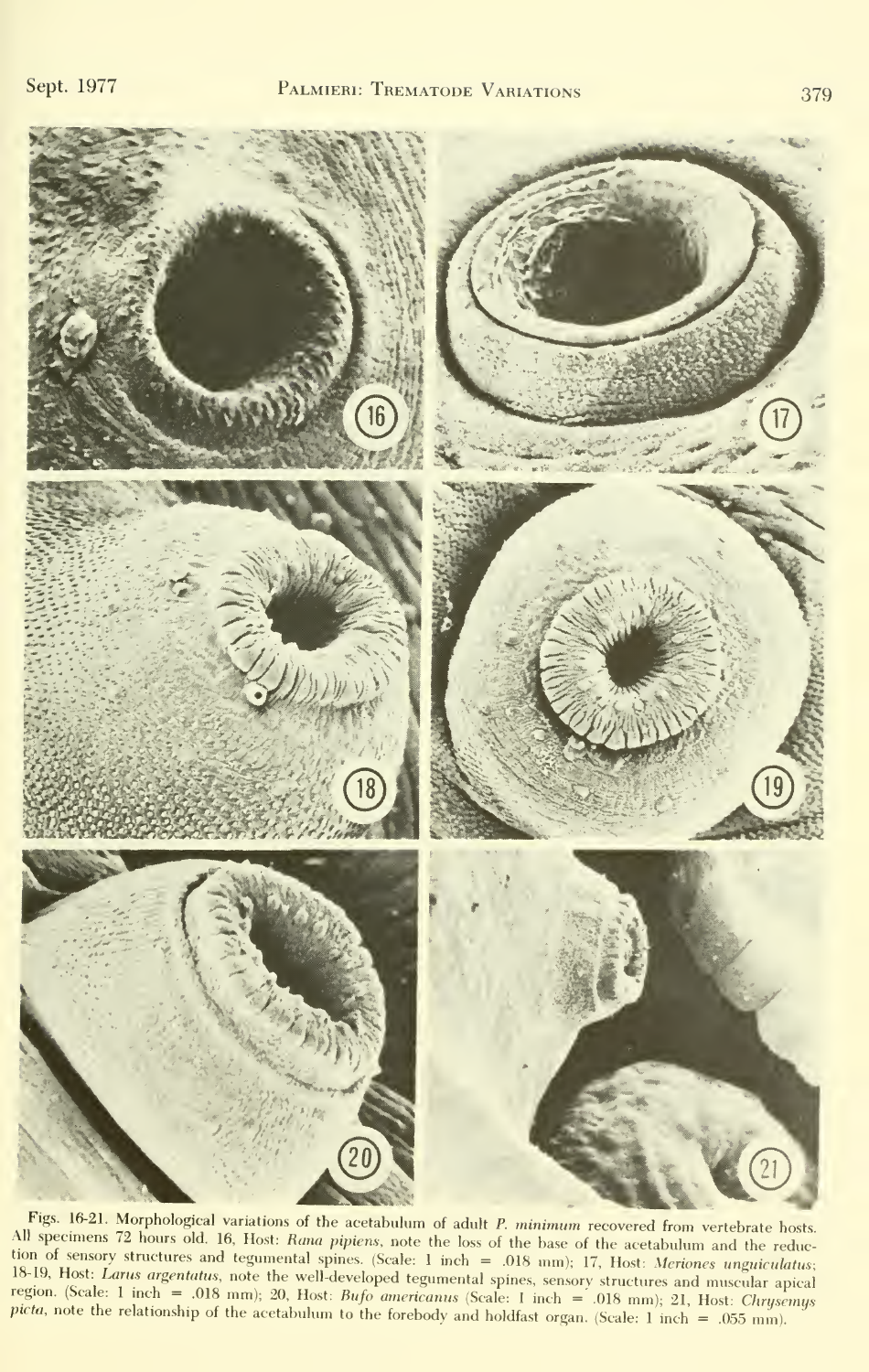

Figs. 22-27. Morphological variation of the holdfast (tribocytic organ) of adult P. minimum. All specimens 72 bours old. 22-23, Host: *Chrysenics* and the holds (throught of gain) or adult *F. minimum*. All specimens (2)<br>the holdfest and cost lelis catus, note large well-developed holdfast; 24-25, Host: *Chrysenius picta*, two vie the holdfast and acetabulum, note the well-developed notatast; 24-25, Host: Chryseniys picta, two views of<br>the holdfast and acetabulum, note the well-developed tegumental spination (Fig. 25); 26, Host: Canis familiaris,<br>n note the contracted appearance of the holdfast.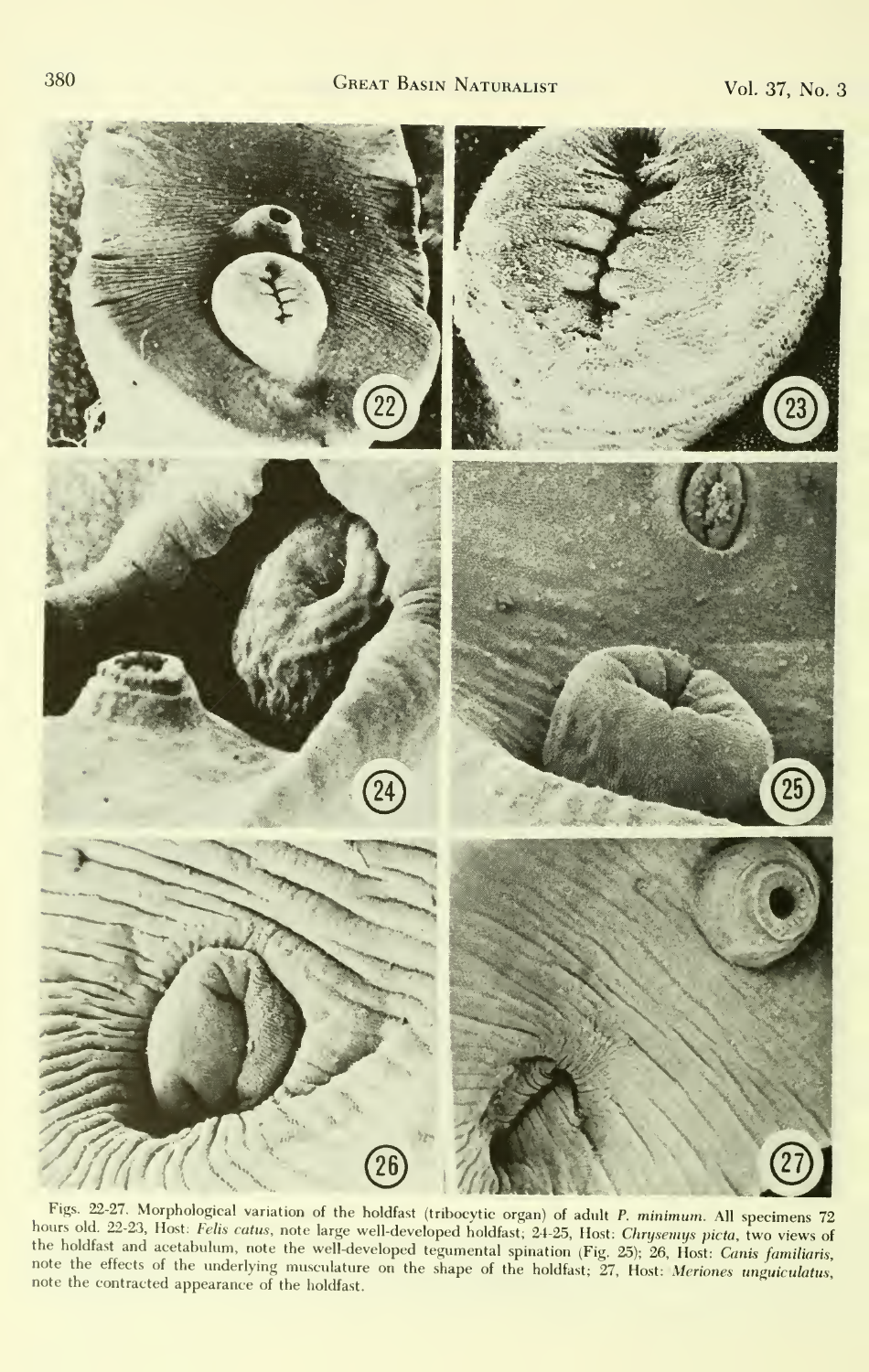| Variable                                                                                                 | Mean of<br>Combined<br><b>Host Class</b> | Standard<br>Deviation | Means     |           |       |          |
|----------------------------------------------------------------------------------------------------------|------------------------------------------|-----------------------|-----------|-----------|-------|----------|
|                                                                                                          |                                          |                       | Amphibian | Reptilian | Aves  | Mammalia |
| Acetabulum<br>Length<br>(AL)                                                                             | 0.047                                    | 0.009                 | 0.046     | 0.049     | 0.049 | 0.047    |
| Acetabulum<br>Width<br>(AW)                                                                              | 0.054                                    | 0.010                 | 0.050     | 0.050     | 0.060 | 0.058    |
| Cross-sectional<br>Area of<br>Acetabulum<br>(AALYAX)                                                     | 0.003                                    | 0.001                 | 0.002     | 0.002     | 0.002 | 0.002    |
| Ratio of<br>Acetabulum<br>Length to Width<br>(RALAW)                                                     | 0.888                                    | 0.193                 | 0.929     | 0.969     | 0.832 | 0.794    |
| Acetabulum<br>Index of Length<br>(ACEINDL)                                                               | 0.095                                    | 0.024                 | 0.090     | 0.142     | 0.083 | 0.081    |
| Acetabulum<br>Index of Width<br>(ACEINDW)                                                                | 0.205                                    | 0.045                 | 0.191     | 0.237     | 0.212 | 0.202    |
| Ratio of Oral<br><b>Sucker Cross-</b><br>sectional Area to<br><b>Acetabulum Cross-</b><br>sectional Area |                                          |                       |           |           |       |          |
| (ROSXXA)                                                                                                 | 0,524                                    | 1.552                 | 0.684     | 0.388     | 0.429 | 0.371    |

TABLE 2. Statistical analysis of acetabulum measurements of P. Minimum from experimental definitive hosts.<sup>\*</sup>

TABLE 3. Statistical analysis of holdfast organ measurements of P. Minimum from experimental definitive hosts.<sup>\*</sup>

| Variable                                           | Mean of<br>Combined<br><b>Host Class</b> | Standard<br>Deviation | Means     |           |       |          |
|----------------------------------------------------|------------------------------------------|-----------------------|-----------|-----------|-------|----------|
|                                                    |                                          |                       | Amphibian | Reptilian | Aves  | Mammalia |
| Holdfast<br>Length<br>(HL)                         | 0.090                                    | 0.018                 | 0.087     | 0.060     | 0.106 | 0.104    |
| Holdfast<br>Width<br>(HW)                          | 0.106                                    | 0.019                 | 0.104     | 0.072     | 0.127 | 0.116    |
| Cross-sectional<br>Area of<br>Holdfast<br>(AHLXHW) | 0.010                                    | 0.003                 | 0.009     | 0.005     | 0.014 | 0.012    |
| Ratio of<br>Holdfast<br>Length to<br>Width         |                                          |                       |           |           |       |          |
| (RHLHW)                                            | 0.841                                    | 0.245                 | 0.854     | 0.672     | 0.872 | 0.912    |

\*All measurements in mm.